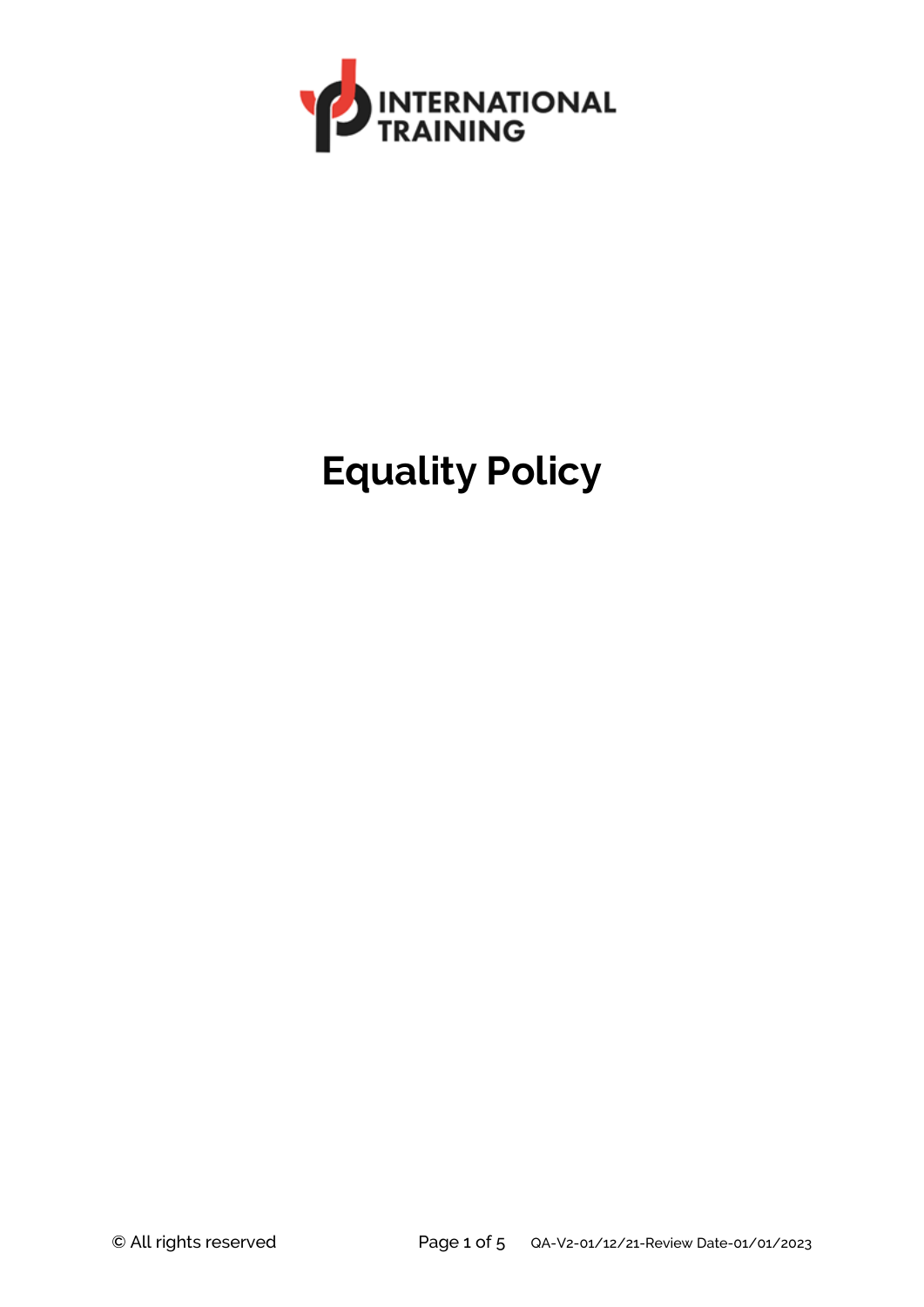

## Scope

This policy applies to training programmes based on the CAA syllabi. It should be read in conjunction with all other policies in this guidance manual, particularly:

- Assessment Policy
- Malpractice and Maladministration Policy
- Data Protection Policy
- Appeals Policy
- Complaints and Whistleblowing Policy

The scope of this policy covers discrimination on the grounds of sex, gender, marital status, civil partnerships, physical status or any disability, racial or ethnic origin, nationality, creed or religious belief, sexual orientation, age, pregnancy and maternity/paternity or employment status. It apples to our employees, trainees and other stakeholders.

This policy shows how we comply with the Equality Act 2012.

This policy includes reference to reasonable adjustments and special consideration.

**Reasonable adjustments** refer to maximising the potential for all trainees to participate is assessment by making interventions before training and/or assessment commences.

**Special consideration** refers to actions taking after an assessment, as a result of unforeseen circumstances outside the control of the trainee, to ensure they achieve their potential outcome.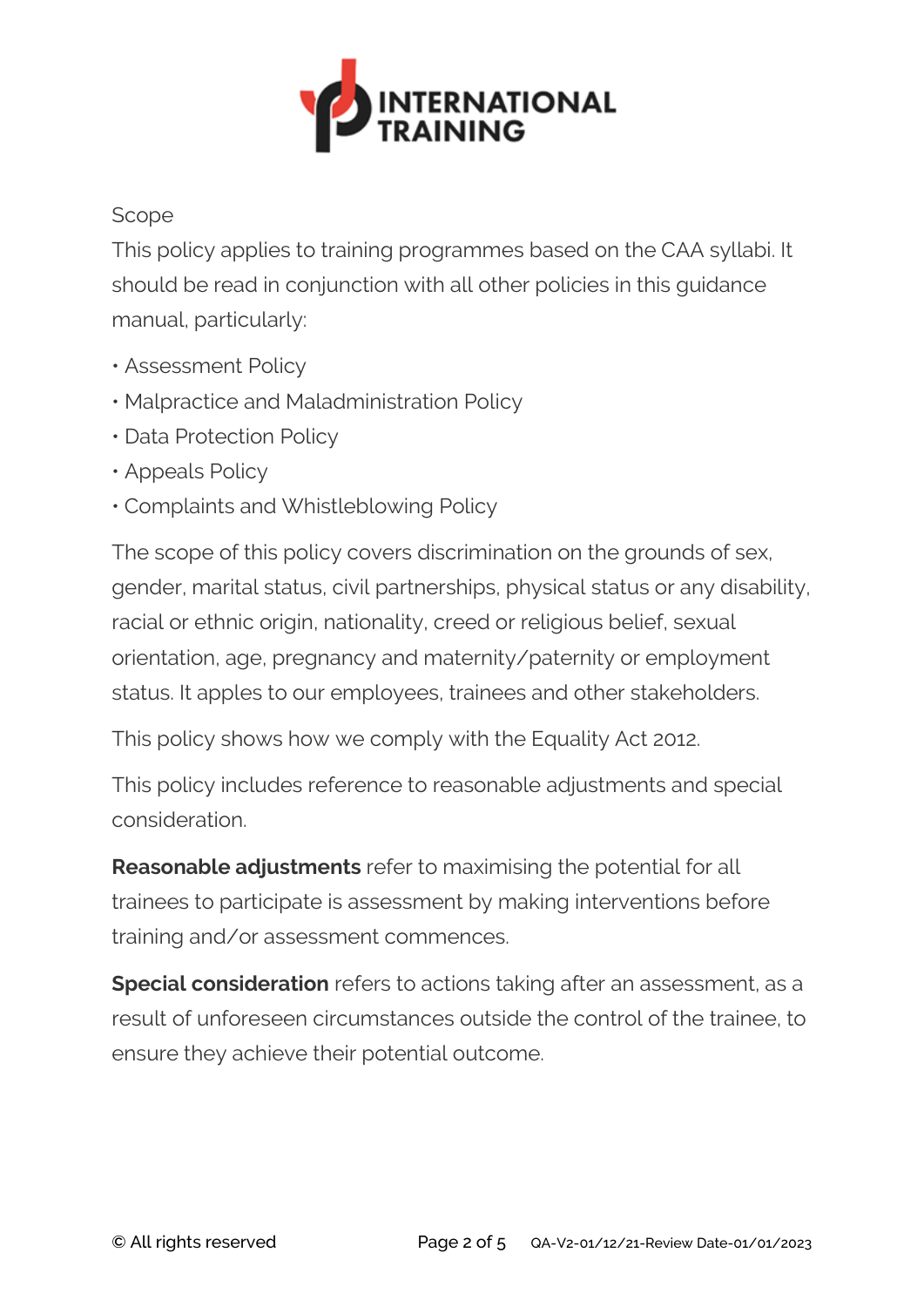

## **Our commitment**

We are committed to equality in all our engagements with stakeholders (employees, trainees, contractors). Our expectation is that all stakeholders promote equality and challenge any suggestion of antidiscrimination. We expect all stakeholders to ensure everyone feels included and that no trainee or group of trainees is disadvantaged. We will treat all trainees as individuals and will provide all reasonable support to enable then to successfully complete the training programmes and related assessments.

## **Our procedures**

We will provide our training and assessment staff with the expertise needed to comply with this policy. This includes the ability to:

- Identify discriminatory behaviour
- Identify trainees with support needs
- Support trainees with specific needs and
- Manage reasonable adjustments and special considerations.

We will ensure that any recruitment practices, including entry requirements, take account of the potential for ant-discrimination and we will publish our commitment to equality in any materials promoting our training.

We will use our recruitment and trainee review processes to actively identify those who may be vulnerable to discrimination.

We will work with those engaged in recruiting new employees to ensure:

• They appreciate the physical and intellectual demands of the training programme and any risks to success

- They provide opportunities for individuals to identify support needs
- They provide the training team with details of support needs identified.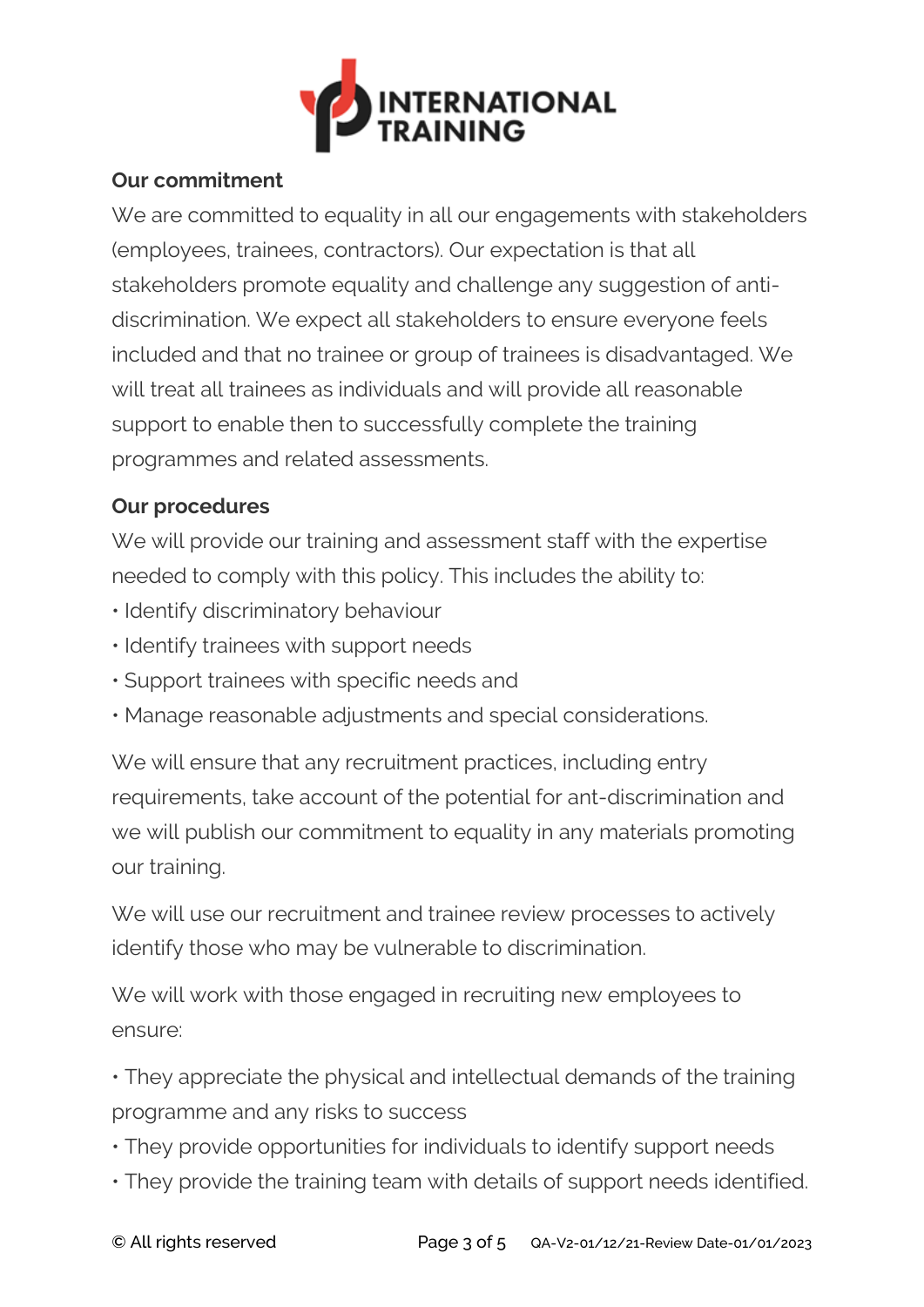

We will provide our stakeholders with details of how to raise issues related to equality. This will include:

- Contact details of names representative
- The timescales for any investigation to be undertaken
- The timescales for the outcome to be communicated
- The process to follow if the outcome is deemed to be unfair.

We will work with trainees to determine any specific support needs they may have by:

• Asking them to complete a self-declaration

• Encouraging our trainees to reviewing trainee progress with a view to identifying specific learning needs.

We will ensure our induction and review processes for trainers and trainees include reference to this policy and ant-discriminatory practice.

We will be inclusive in the way we provide support and endeavour not to highlight to others and individuals support needs.

We will ensure that details of support needs and support provided is recorded and documentation is retained for 6 months following end of employment.

We will work with individuals to remove, where practicable, barriers to achievement. Details of any special consideration and reasonable adjustments will be recorded and made available to the CAA if requested.

We will use our recruitment and trainee review processes to review the provision of resources needed to support learning and assessment and ensure we have in place appropriate physical resources needed to support trainees. We will maintain confidentiality of any trainee information related to additional support needs.